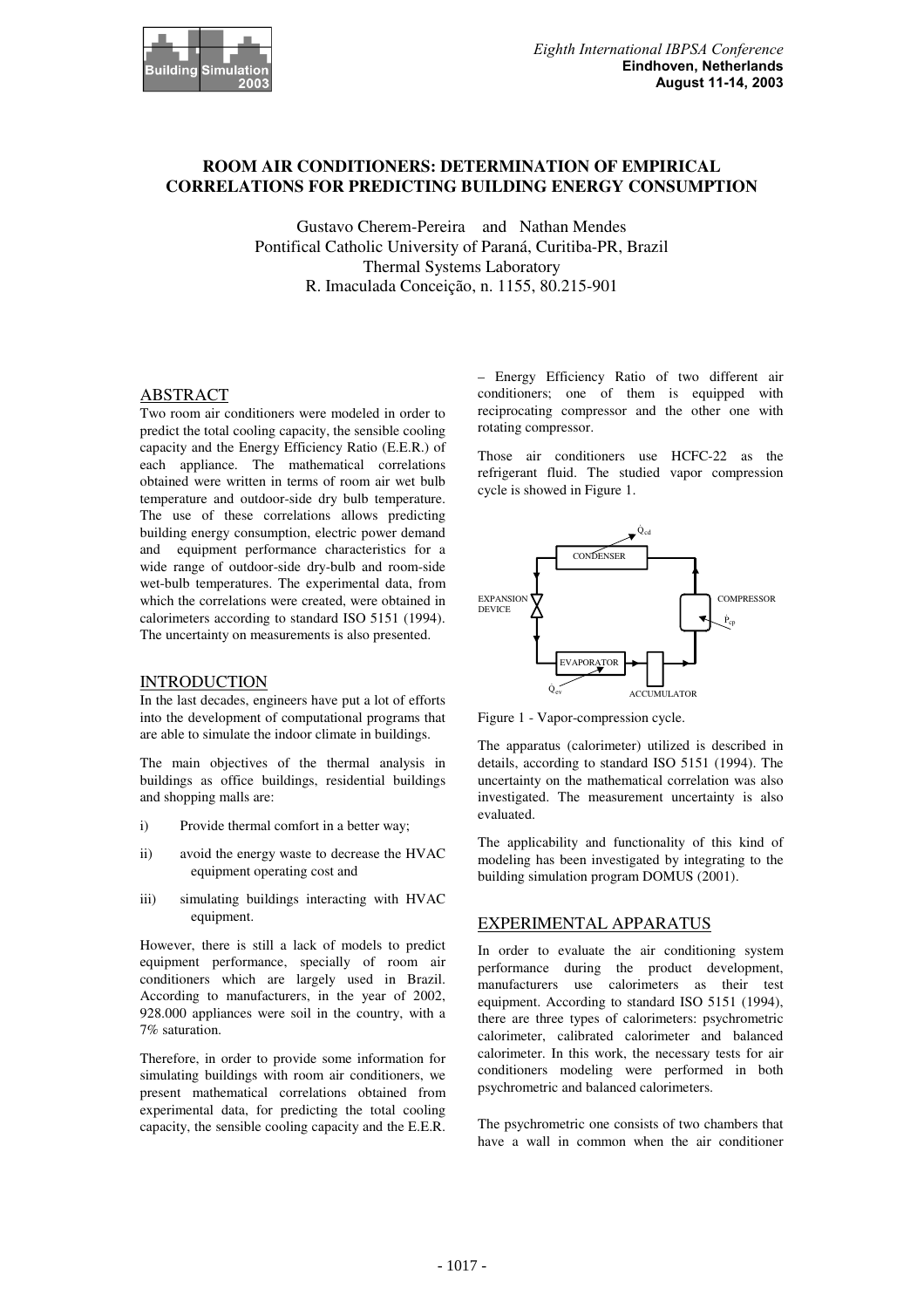under test is installed. The chambers are able to control their temperature and relative humidity, simulating both outdoor-side and room-side psychrometrics conditions.

In order to measure the cooling capacity of the air conditioner, it is necessary to check only the roomside. In the region next to the equipment air suction, a psychrometer measures the dry and wet bulb temperatures, defining the psychometric air state at the evaporator inlet and then the inlet air enthalpy, h<sub>int,i</sub>, is obtained.

The supply air enters into a nozzle chamber, where another psychrometer measures the dry and wet bulb temperatures, defining the psychrometric air state at the evaporator outlet, giving then the outlet air enthalpy, h<sub>into</sub>. The pressure at the nozzle chamber entrance is maintained equal to the local atmospheric pressure so that the nozzle chamber does not interfere on the airflow of the tested air conditioner. The airflow rate can be calculated by measuring the pressure drop through a calibrated nozzle. The calculation method can be found in the standard ANSI/ASHRAE 51 (1985).

Equations 1 and 2 give the total and sensible cooling capacities of the air conditioning equipment under test, derived from the air-side energy balance in the evaporator. On the other hand, the E.E.R. is defined by the ratio of total cooling capacity to the total electric power (compressor and fan). An electrical transducer measures this total power input required by the air conditioner.

$$
TC = \dot{m}_a \left( h_{int,i} - h_{int,o} \right) \tag{1}
$$

$$
SC = \dot{m}_a c_{pu} \left( Tdb_{int,i} - Tdb_{int,o} \right)
$$
 (2)

The psychrometric calorimeter is schematically shown in Figure 2 (in Annex).

The cooling capacity calculation in a psychrometric calorimeter involves a large quantity of parameters which causes - with the instruments and air conditioners used - cooling capacity measurement uncertainties from 1,5 up to 3,5%.

The balanced calorimeter also consists of two chambers disposed side by side. The air conditioner under test is installed in the same way. The main differences between the psychometrics and balanced calorimeters are the calculation and measuring methods.

In the balanced calorimeter, an energy balance in the room-side determines the cooling capacity. Figure 3 shows a scheme of the system and the involved energy fluxes. In steady-state conditions, the energy removed by the air conditioner is equivalent to the energy that the chamber has to supply to the system to keep the same temperature conditions. Therefore, this energy has to be measured.

**CONTROLLED – TEMPERATURE AIR SPACE**



Figure 3 – Scheme of a balanced calorimeter.

The calorimeter surfaces, with the exception of the dividing wall, are considered adiabatic since the air space and the room-side have nearly the same temperatures.

Equation 3 represents an energy balance in the system. Starting from this equation, it is possible to calculate the total cooling capacity and the sensible cooling capacity.

$$
0 = -\dot{P}_{r} - \dot{P}_{f} - \dot{Q}_{w} + \dot{Q}_{s} + \dot{m}_{w,i}h_{w,i} - \dot{m}_{w,o}h_{w,o}(3)
$$

where:

 $\dot{P}_r$  is the dispersed power for the chamber's heaters.

 $\dot{P}_{f}$  is the dispersed power for the fan that circulates the reconditioned air.

 $\dot{Q}_w$  is the heat transferred through the dividing wall.

 $\dot{Q}_s$  is the sensible heat that the air conditioner removes from the system.

 $\dot{m}_{w,i}$  is the water flow supplied by the chamber's boiler.

 $\dot{m}_{w,o}$  is the water flow removed from the system.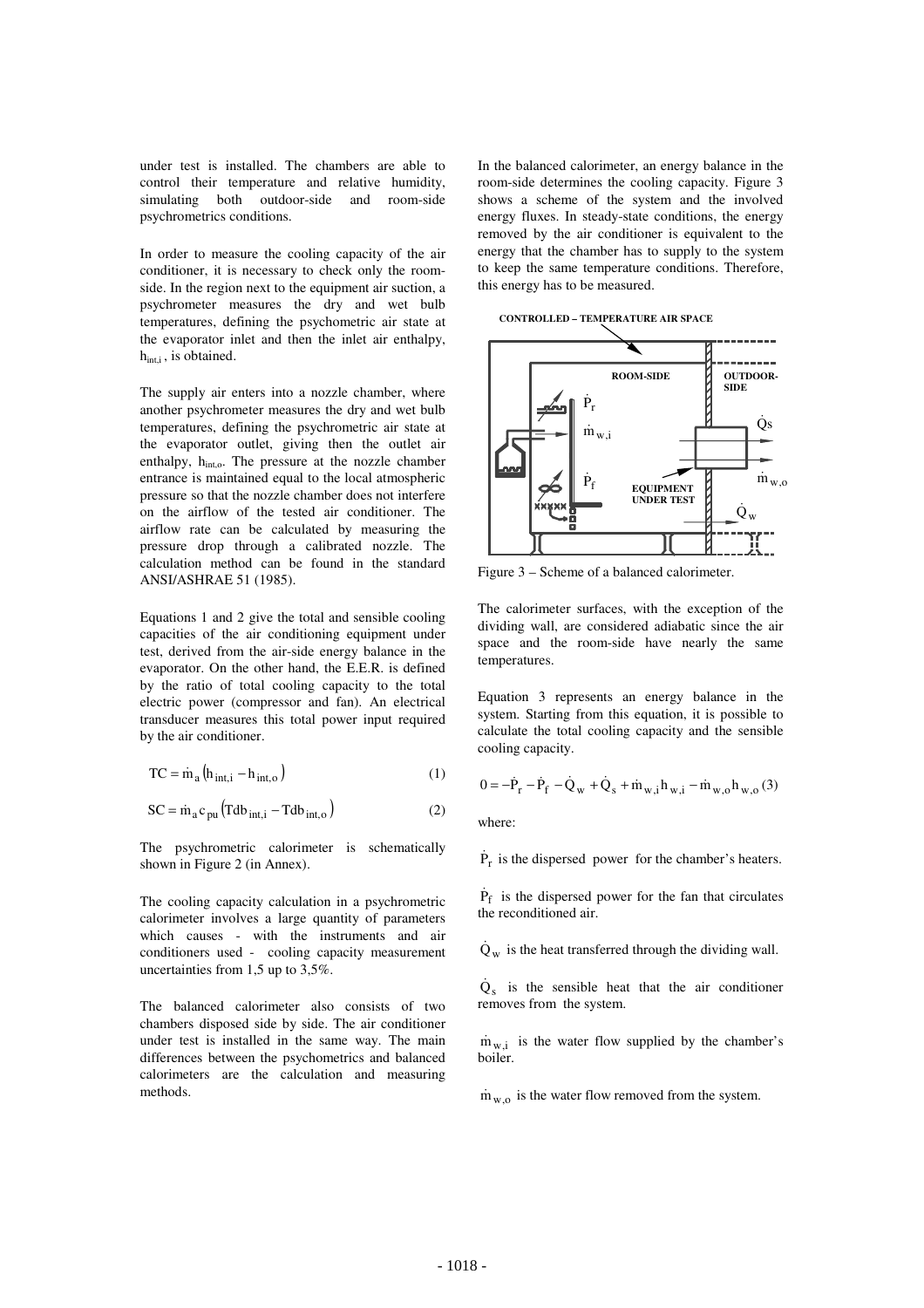$h_{w,i}$  is the enthalpy of the water steam supplied by the chamber's boiler.

 $h_{w,o}$  is the enthalpy of the water removed from the system.

The calculation method used for the balanced calorimeter involves less parameters and measuring instruments, which makes it more accurate for estimating cooling capacity. The measuring uncertainties observed on the tests were between 1,0 and 1,5%.

## AIR CONDITIONER MODELS

The models for predicting the air conditioners performance were empirically obtained by using the input and output data gathered from the acquisition data system connected to the calorimeter. Their performance was described by mathematical correlations explicitly written to provide the total cooling capacity (TC), the sensible cooling capacity (SC) and the Energy Efficiency Ratio (EER) in terms of room-side wet-bulb temperature and outdoor-side dry-bulb temperature as expressed by Eq. 4.

TC, SC, EER = 
$$
a_0 + a_1 T_{wb,int} + a_2 T_{wb,int}^2 +
$$
  
+  $a_3 T_{db,ext} + a_4 T_{db,ext}^2 + a_5 T_{wb,int} T_{db,ext}$  (4)

This steady-state modeling is also used by the building simulation program DOE-2.0 (1993) and recommended by ASHRAE (1997).

Table 1 shows the data about the two different air conditioners modeled and the tests performed with them. The experimental tests were performed with chosen values for both dry and wet bulb temperatures within the range showed in Table 1. Table 2 presents the equation-4 coefficients for calculating the total cooling capacity, the sensible cooling capacity and the Energy Efficiency Ratio.

The errors found between the calculated and measured quantities are presented in Figs. 4-9. Figs. 4, 5 and 6 show the errors found by using the mathematical correlations obtained for the air conditioner *A* that was tested in the psychrometric calorimeter. On the other hand, Figs. 7, 8 and 9 show the errors found by using the formulation for the air conditioner *B,* which was tested in the balanced calorimeter. We notice that the model for sensible capacity presents higher errors, which are mostly due to their low sensitivity to the room air wet bulb temperature.



Figure 4 - Relative errors for total cooling capacity – Air Conditioner *A*.



Figure 5 - Relative errors for E.E.R. – Air Conditioner *A*.



Figure 6 - Relative errors for sensible cooling capacity – Air Conditioner *A*.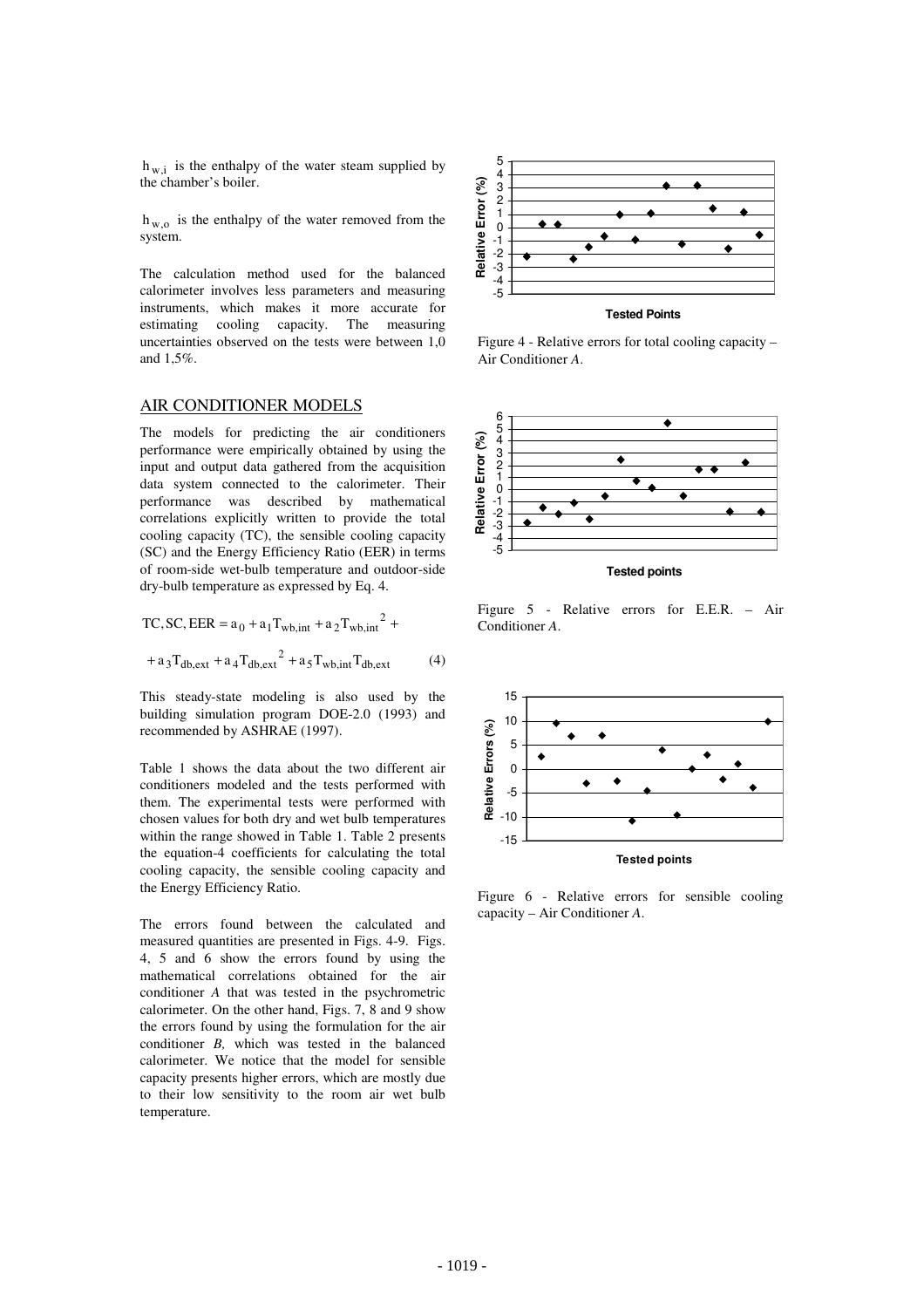

**Tested points**

Figure 7 - Relative errors for total cooling capacity – Air Conditioner *B*.



Figure 8 - Relative errors for E.E.R. – Air conditioner *B*.



Figure 9 - Relative errors for sensible cooling capacity – Air Conditioner *B*.

The relative errors shown in Figs. 4-9 validate the use of the mathematical correlations (see the coefficients in Table 2) to predict with reasonable accuracy the performance of those two air conditioners within the temperature range tested in this work, shown in Table 1.

The nominal cooling capacity and the nominal E.E.R. are obtained by using standard conditions:

| $T_{db,int} = 27^{\circ}C$ ;                                         | $T_{wh.int} = 19^{\circ}C$ , | $T_{\text{db. ext}} = 35^{\circ}C$ | and |
|----------------------------------------------------------------------|------------------------------|------------------------------------|-----|
| $T_{\text{wb,ext}} = 24^{\circ}\text{C}$ (ISO 5151). However, themal |                              |                                    |     |

performance and energy consumption strongly vary with temperature and humidity as we can see in Figs. 10-12.



Figure 10 – Comparative of total cooling capacity under several room-side and outdoor-side temperature conditions.



Figure 11 – EER comparison under several room-side and outdoor-side temperature conditions.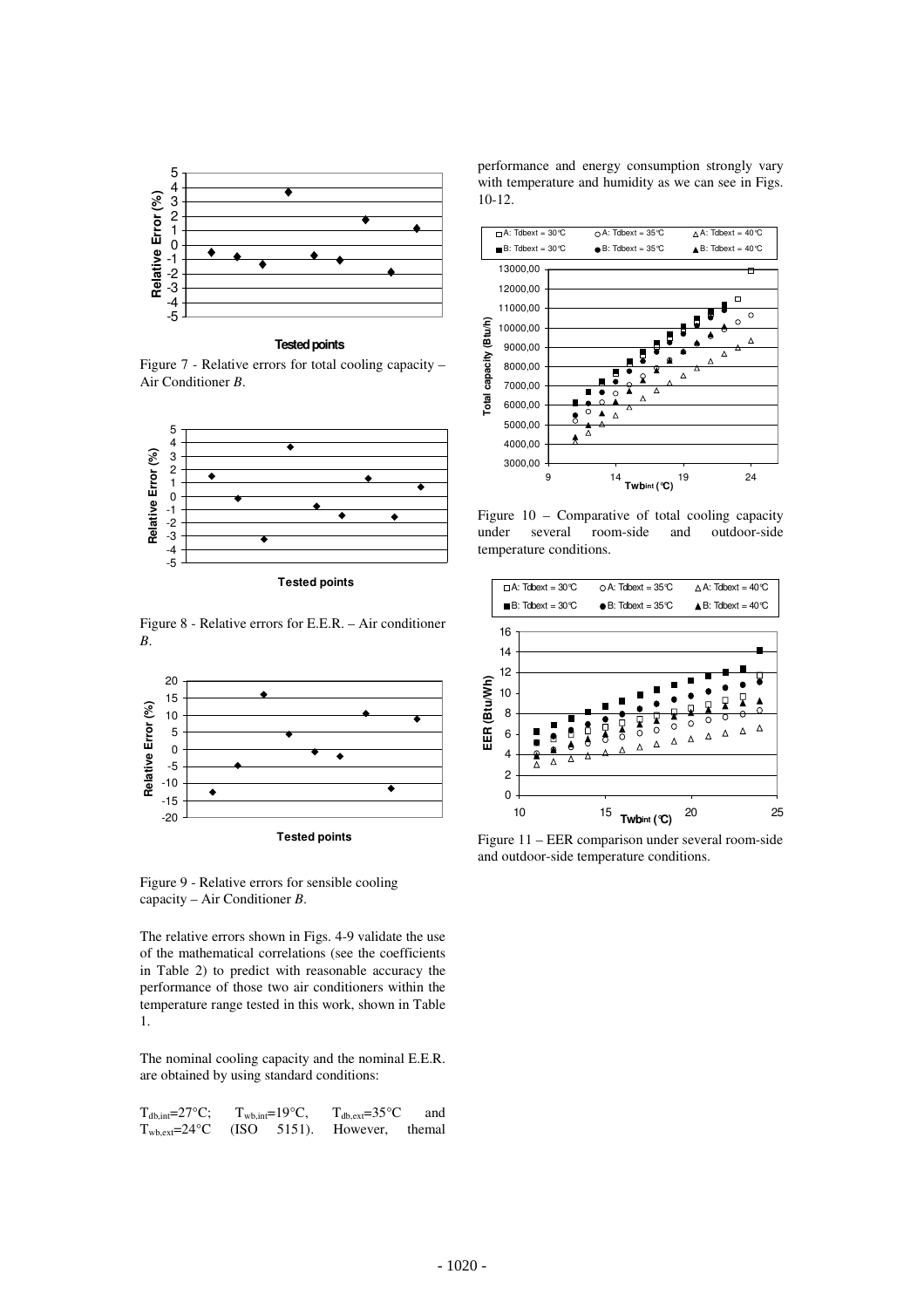

Figure 12 – Comparative of sensible capacity under several room-side and outdoor-side conditions.

Fig. 10 shows that the total cooling capacity increases with the room-side wet bulb temperature. We also notice a similar sensitivity for the total capacity to room-side dry bulb temperature for the two products. This increasing of total cooling capacity is due to a higher difference between the evaporation difference between the evaporation temperature and the room temperature when the dry bulb temperature is increased and also due to a greater latent load when the wet bulb temperature is augmented.

Nevertheless, the performance of the air conditioner *A* decreases more rapidly with the accession of the outdoor-side dry bulb temperature, which decreases the difference between the condensation and outdoorside temperatures; As expected, the lower the condenser heat loss the lower the air conditioning efficiency.

Fig. 11 illustrates that the EER behavior for both equipment is quite similar; it increases with the roomside wet bulb temperature and decreases when the outdoor-side dry bulb temperature rises. Remarkably, the energy consumption of the air conditioner *B* is much lower, which is mostly due to the energy efficient rotating compressor.

Rotating compressors present some remarkable efficiency-related advantages:

- i) they do not need devices to convert shaft kinetics energy into plunger kinetics energy, which increases their mechanical efficiency;
- ii) the inlet gas enters directly into the compression chamber. In the reciprocating compressor, the HCFC-22 fluid absorbs heat from the electrical motor, increasing its specific volume before entering into the compression chamber.

iii) the gas suction and gas discharge occur in a very continuous way, consuming less electrical power.

Fig. 12 shows sensible cooling capacity curves for both air conditioners. Differently from what was presented in Figs. 10 and 11, the sensible capacity behavior was quite different for the two equipment modeled in all range of room-side wet bulb temperature.

## MEASURING UNCERTANTIES

All the measuring instruments were calibrated by a certifying laboratory. The measuring uncertainties of the main sensors are presented on Table 3. These uncertainties combines both sensor and data acquisition system errors.

The cooling capacities calculation incorporates many parameters and equations, involving moist air properties. Therefore, the measuring uncertainties for cooling capacity, mentioned on previous sessions, were calculated by using the error propagation theory (Taylor, 1988).

### **CONCLUSIONS**

We presented an experimental apparatus – psychrometric and balanced calorimeters according to standard ISO 5151 (1994) – used to test two room<br>air conditioners. These air conditioners were These air conditioners were modeled in order to predict, in an easy way, the total cooling capacity, the sensible cooling capacity and the E.E.R. – Energy Efficiency Ratio of each appliance for different thermal conditions. The mathematical correlations obtained were written in terms of room air wet bulb temperature and outdoorside dry bulb temperature. The use of these correlations allows predicting building energy consumption, electric power demand and equipment performance characteristics for a wide range of outdoor-side dry-bulb and room-side wet-bulb temperatures.

The derived mathematical correlations are considerably accurate so that they can provide good results and are easily implementable in building simulation programs.

A suggestion for further work is the determination of a new correlation to increase the accuracy on predicting the sensible capacity. Another suggestion is the investigation of thermal characteristics variation of room air conditioners with time. This could also motivate air conditioners manufacturers to provide those correlations on their products catalogue.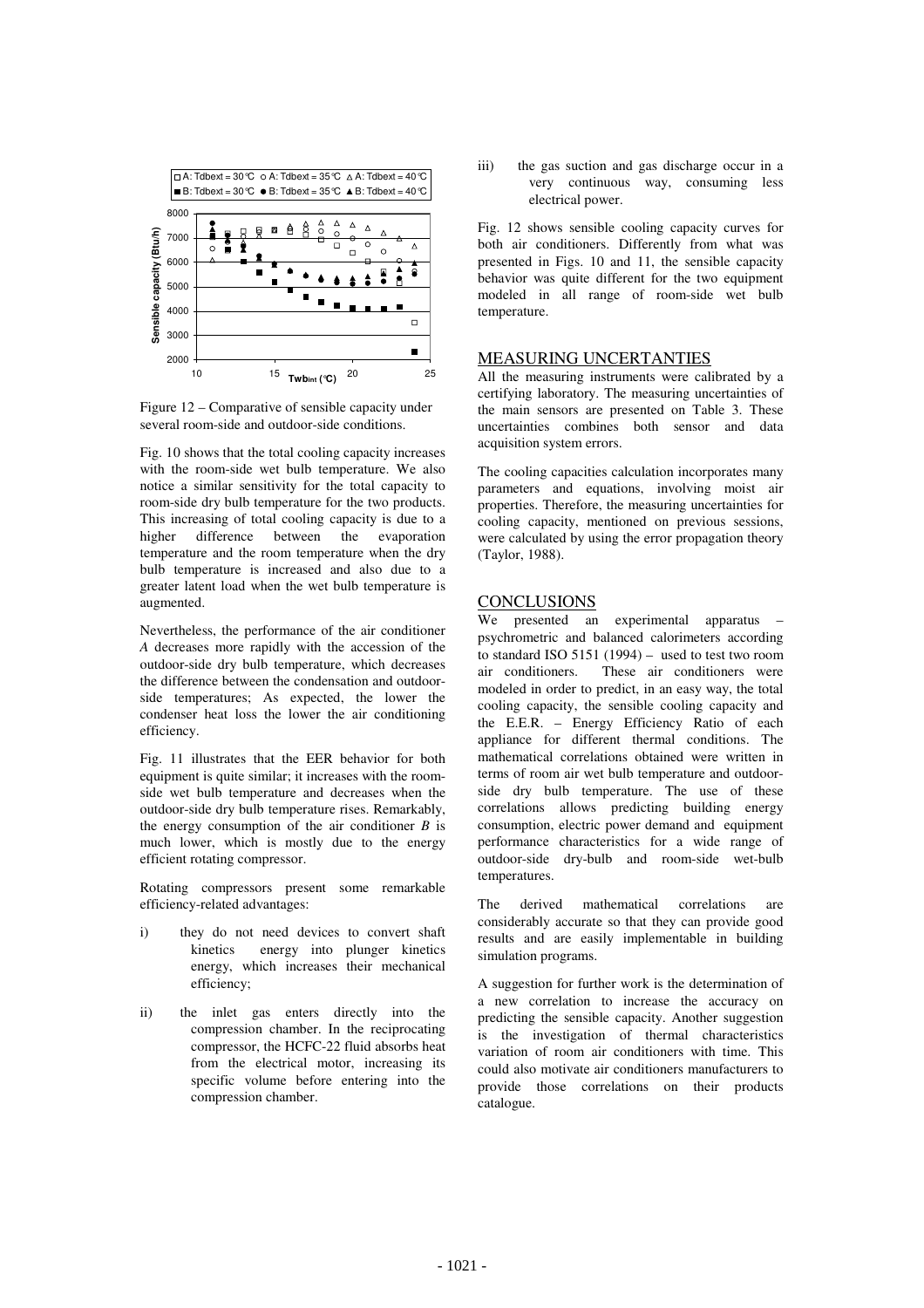## ACKNOWLEDGEMENTS

The authors thank both CAPES - Coordenação de Aperfeiçoamento de Pessoal de Nível Superior of the Secretary for Education and Culture of Brazil and CNPq (Conselho Nacional de Desenvolvimento Científico e Tecnológico) of the Secretary for Science and Technology for support of this work. Special thanks are given to Electrolux of Brazil for disposing the calorimeters.

#### **REFERENCES**

ANSI / ASHRAE 51-1985 ANSI / AMCA standard 210-85, Laboratory methods of testing fans for rating, 1985.

ASHRAE, American Society of Heating, Refrigerating and Air Conditioning Engineers, Handbook of Fundamentals. Atlanta:ASHRAE, 1997.

ISO 5151: 1994 (E), Non-ducted air conditioners and heat pumps – Testing and rating for performance, 1994.

Mendes N., Oliveira R.C.L.F. e Santos G.H., DOMUS 1.0: A Brazilian PC Program for Building Simulation, Seventh International Conference on Building Performance Simulation (IBPSA´01), V.1, n.1, p.83-89, Rio de Janeiro, Brazil, 2001.

Taylor, J. L., Fundamentals of Measurement Error, Neff Instrument Corporation, 1988.

Winkelmann F. C., Birdsall B. E., Buhl W. F., Ellington K. L., Erdem A. E. DOE-2 Supplement, V. I, Version 2.1E, Energy and Environment Division. Lawrence Berkeley Laboratory. University of California, Berkeley, CA, 1993a.

Winkelmann F. C., Birdsall B. E., BuhlW. F., Ellington, K. L., Erdem A. E. DOE-2 Supplement, V. II, version 2.1E, Energy and Environment Division. Lawrence Berkeley Laboratory. University of California, Berkeley, CA, 1993b.

NOMENCLATURE

 $a<sub>0</sub>$  to  $a<sub>5</sub>$  Correlation Coefficients

- $c_{pu}$  Specific heat at constant pressure of moist air, J/kg K
- E.E.R. Energy Efficiency Ratio, W/W [1]  $W = 3.4121$  Btu/h
- h<sub>int,i</sub> Input air enthalpy, J/kg
- h<sub>int.o</sub> Output air enthalpy, J/kg
- $h_{\rm w,i}$  Input enthalpy of the water steam, J/kg
- $h_{w}$  Output enthalpy of the condensed water , J/kg
- $\dot{m}_a$  Air flow, kg/s
- $\dot{m}_{w,i}$  Input water flow, kg/s
- $m_{w}$ <sup>o</sup> Output water flow, kg/s
- $\dot{P}_f$ Dispersed power for the motor-fan, W
- $\dot{P}_r$  Dispersed power for the chamber's heaters, W
- Qs Sensible heat flux removed by the air conditioner, W
- $\dot{Q}_w$  heat flux through dividing wall, W
- $R^2$  Correlation coefficient
- SC Sensible cooling capacity, W  $[1 W = 3,4121 Btu/h]$
- TC Total cooling capacity, W  $[1 W = 3.4121 B$ tu/hl
- Tdb<sub>int,i</sub> Input dry bulb temperature of room-side,  $°C$
- Tdbint,o Output dry bulb temperature of room-side,  $\rm ^{\circ}C$
- $Tdb_{ext}$  Dry bulb temperature of outdoor-side,  $°C$
- Twb<sub>int</sub> Wet bulb temperature of room-side, °C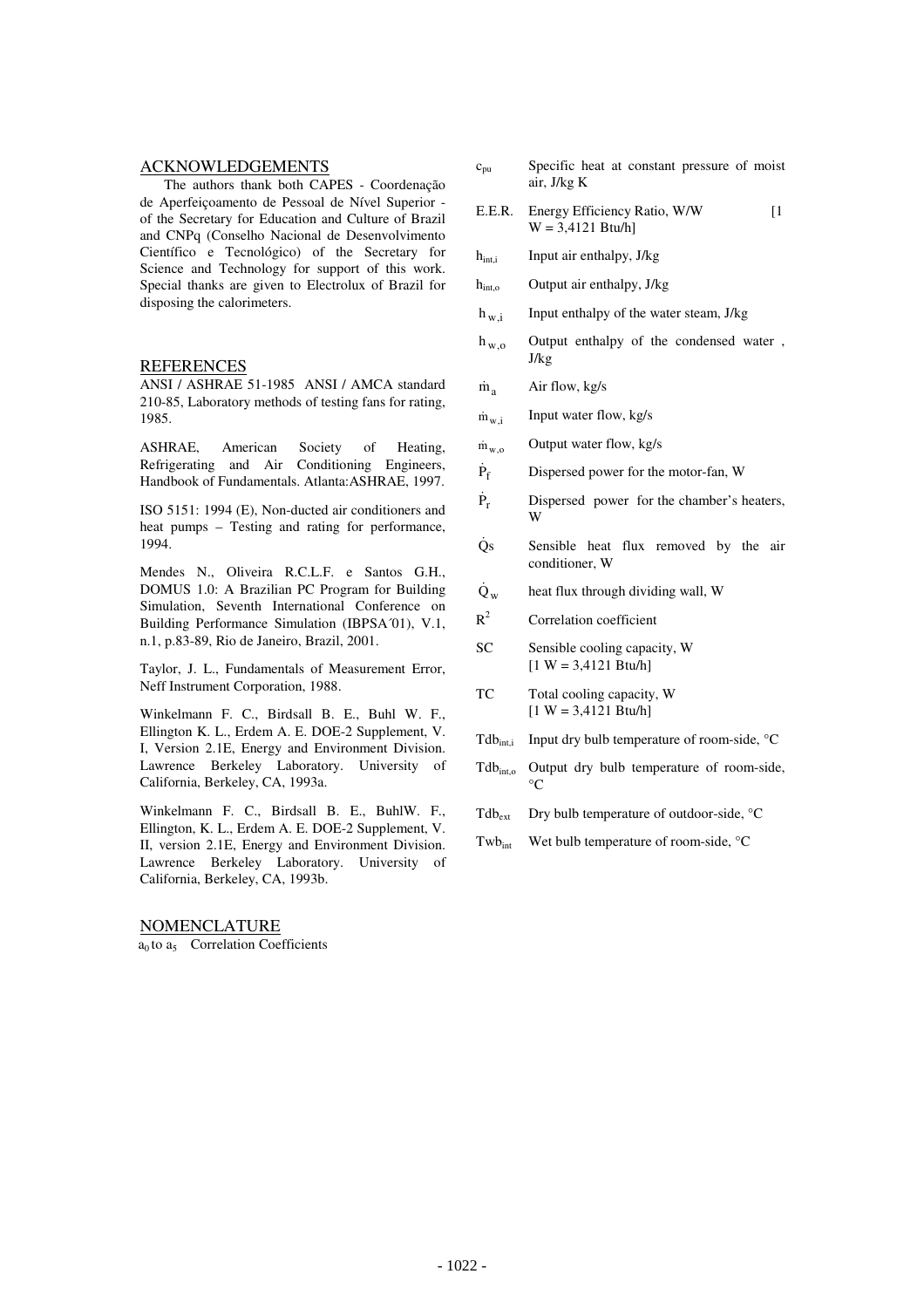

Figure 2 – Psychrometric calorimeter [ ISO 5151].

| Air<br>conditioner | Cooling<br>Capacity<br>(Btu/h) | Compressor    | Compressor<br>nominal<br><b>EER</b><br>(Btu/Wh) | Number<br>of Tests | Calorimeter                             | Tested<br>Range of<br>$T_{\text{wb.int}}$ (°C) | Tested<br>Range of<br>$T_{db,ext}$ (°C) |
|--------------------|--------------------------------|---------------|-------------------------------------------------|--------------------|-----------------------------------------|------------------------------------------------|-----------------------------------------|
| А                  | 9500                           | Reciprocating | 8,4                                             | 16                 | Psychrometric 10,9 to 24,2 22,4 to 40,9 |                                                |                                         |
| B                  | 10000                          | Rotating      | 10.9                                            | 9                  | <b>Balanced</b>                         | 12,4 to 23,2 26,6 to 41,1                      |                                         |

Table 2 – Correlation Coefficients.

|   | Air conditioner   | a <sub>0</sub> | a <sub>1</sub> | a <sub>2</sub> | a <sub>3</sub> | a <sub>4</sub> | a <sub>5</sub> | $R^2$ |
|---|-------------------|----------------|----------------|----------------|----------------|----------------|----------------|-------|
|   | Total capacity    | 2353,7974      | 740,84314      | $-5.53694$     | $-21.69204$    | $-2.03529$     | $-3.66084$     | 0,992 |
| A | E.E.R.            | 4.47035        | 0.71301        | $-0.00136$     | $-0.14256$     | 0.00056        | $-0.00981$     | 0,990 |
|   | Sensible capacity | 11317.7008     | 131,99676      | $-29,069$      | $-314,71777$   | $-0.51866$     | 23.27489       | 0.641 |
|   | Total capacity    | 6427.44961     | 645.52971      | $-10,84917$    | 462.21141      | $-10,03916$    | 5.80981        | 0.989 |
| B | E.E.R.            | $-3.62145$     | 1.22351        | $-0.01305$     | 0.15472        | $-0.00417$     | $-0.00886$     | 0.989 |
|   | Sensible capacity | 1488,70996     | 1554.89597     | 29,00601       | 982.45497      | $-15,37698$    | 10,82215       | 0,701 |